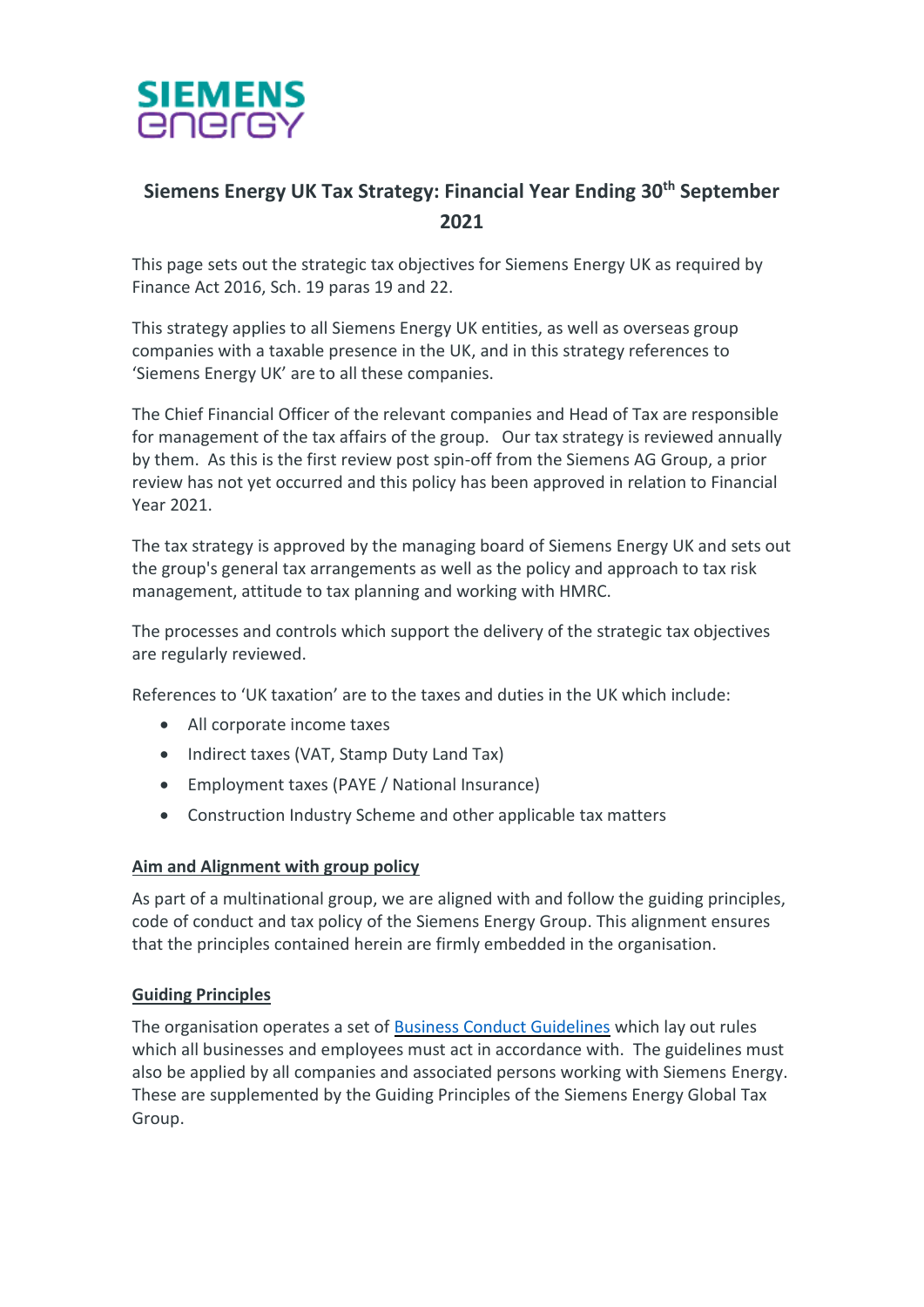# **SIEMENS** *<u>ENErGY</u>*

These include the requirement that observing the law and the legal system (as well as all applicable Siemens Energy policies) is a fundamental principle for Siemens Energy. Violations of the law must be avoided under all circumstances and a zero tolerance approach is applied.

The guiding principles for the Siemens Energy Tax Group are:

- As a contemporary tax department, we act according to our core values in all tax affairs. Our core values are being caring, agile, respectful and accountable.
- We fully comply with all tax laws and regulations. Our business decisions are driven by genuine economic considerations and we aim to align tax consequences with appropriate business substance.
- We report and disclose our tax positions in accordance with applicable regulations and requirements.
- We monitor domestic and international tax law developments to fully understand changing tax laws, both anti-avoidance initiatives and environmental taxes.
- We adopt a professional and transparent approach with Tax Authorities.

### **Tax code of conduct and tax policy at Siemens Energy**

We see the strict compliance with the legal framework set by national legislators and internationally recognised standards as our obligation.

The increasing complexity and uncertainty in the international and national tax systems requires us to have mechanisms in place that ensure all policies and regulations are adhered to. It is our primary objective to act in accordance with the respective tax laws in the countries we operate in.

#### **Tax strategy and strategic objectives**

The tax strategy and strategic objectives are intended to establish a clear and unequivocal approach to all aspects of tax reporting and compliance for all industries the company operates in.

The tax strategy is focused on ensuring that taxes (and tax risks) are managed to provide outcomes entirely consistent with commercial reality and are within the parameters of the Group's strategic objectives.

With the tax landscape constantly changing, Siemens Energy UK's tax affairs and tax risk management procedures are regularly reviewed to ensure that processes and measures are up-to-date so that we are able to identify, assess, manage and mitigate tax risk as well as being aligned with the Siemens Energy Group's business strategy and governance framework.